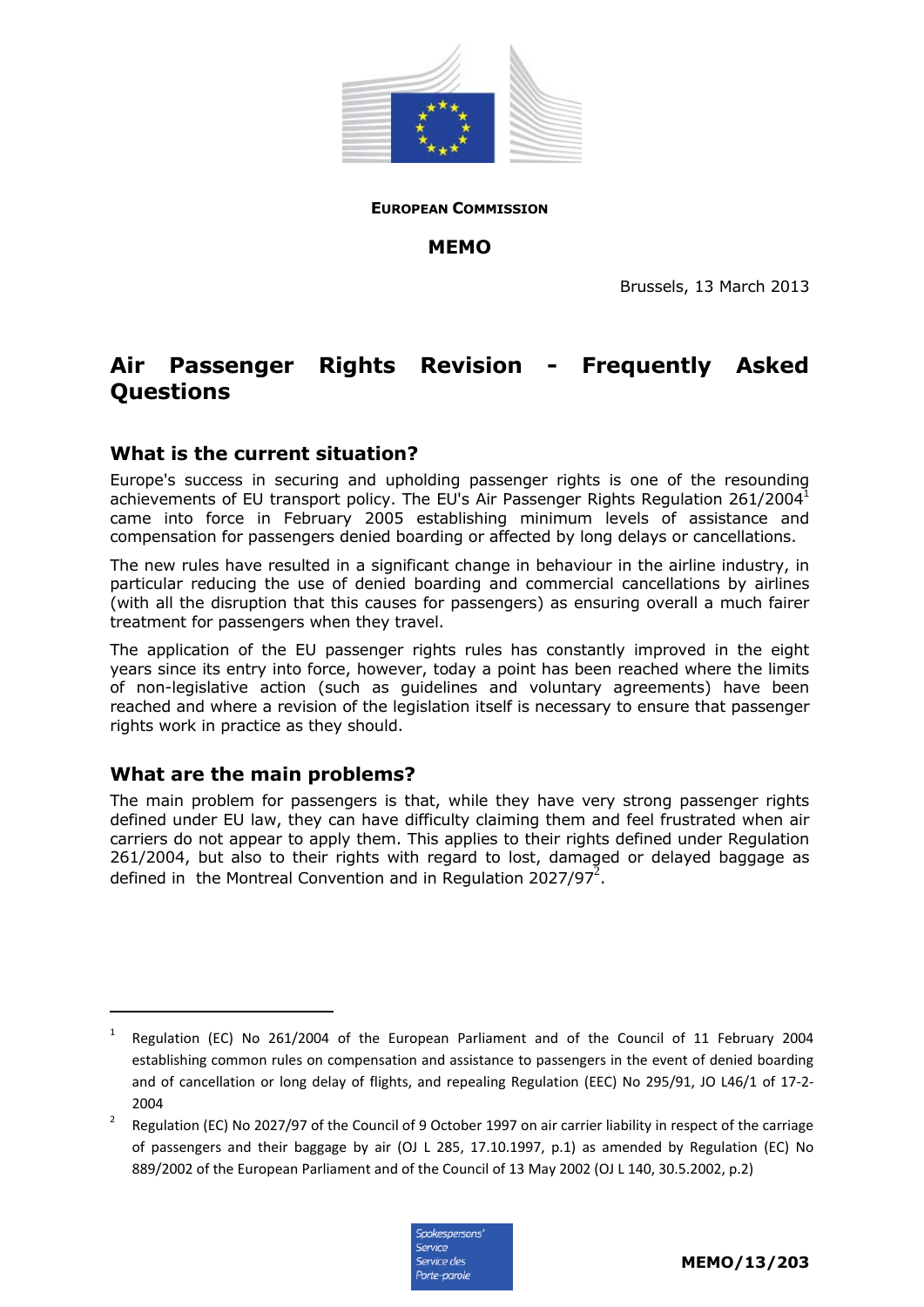For example, surveys carried out in Germany, Denmark, and the UK show that<sup>3</sup>:

- 75% of the surveyed passengers facing problems for delays or cancellations were offered re-routing, allowing them to pursue their travel plans.
- However, in the same surveys, other care such as meals, refreshment and accommodation was offered in less than 50% of cases.
- Only a fraction of the surveyed passengers that were entitled to financial compensation received it (2 to 4% in the Danish survey)
- Moreover the German survey showed that where passengers complained, more than 20% of them did not receive a response from the air carrier.

There are four main reasons underlying the failure to provide passengers their rights:

- **Legal grey areas:** lacking definitions and unclear provisions in the text of Regulation 261/2004 leave grey zones in the passengers' rights which have led to inconsistencies and loose standards in the application of the law;
- **Complaint handling:** Passengers encounter difficulties in enforcing their rights as airlines' complaint-handling procedures are ill-defined or because there is no complaint handling body to turn to.
- **Sanctioning:** inconsistent or insufficiently effective sanctioning policies by national authorities do not give sufficient incentives for compliance
- **Disproportionate financial costs:** the financial cost of some of the obligations imposed by the Regulation may become disproportionate for the airlines in certain circumstances (e.g. unlimited provision of accommodation in exceptional circumstances).

## **What are we proposing?**

The proposal clarifies key aspects of EU law which have been a source of difficulty for passengers and air carriers alike. It introduces new passenger rights where necessary. It provides passengers with effective complaint handling procedures and strengthens enforcement, monitoring and sanctioning policies to ensure a better application of all passenger rights. It also ensures that the obligations remain financially realistic. In addition, measures are proposed on price transparency and to enhance passengers' protection in case their airline becomes insolvent.

## **1: Clarifying Grey Areas**

-

#### **Information on delayed or cancelled flight**

The current Regulation 261/2004 compels air carriers to provide passengers information on their rights, but does not contain requirements with regard to the on-the-spot information on the event itself. The proposal introduces an explicit obligation to **keep passengers informed about the situation** of their delayed or cancelled flight as soon as possible.

The carrier must inform passengers of the situation as soon as possible and in any **event no later than 30 minutes after the scheduled departure** time.

They must inform passengers of the estimated departure time as soon as this information is available.

<sup>3</sup> Survey evidence was provided by Verbraucherzentrale Brandenburg, the Danish Consumer Council, *Which?* and the UK Civil Aviation Authority (more information in the Impact Assessment).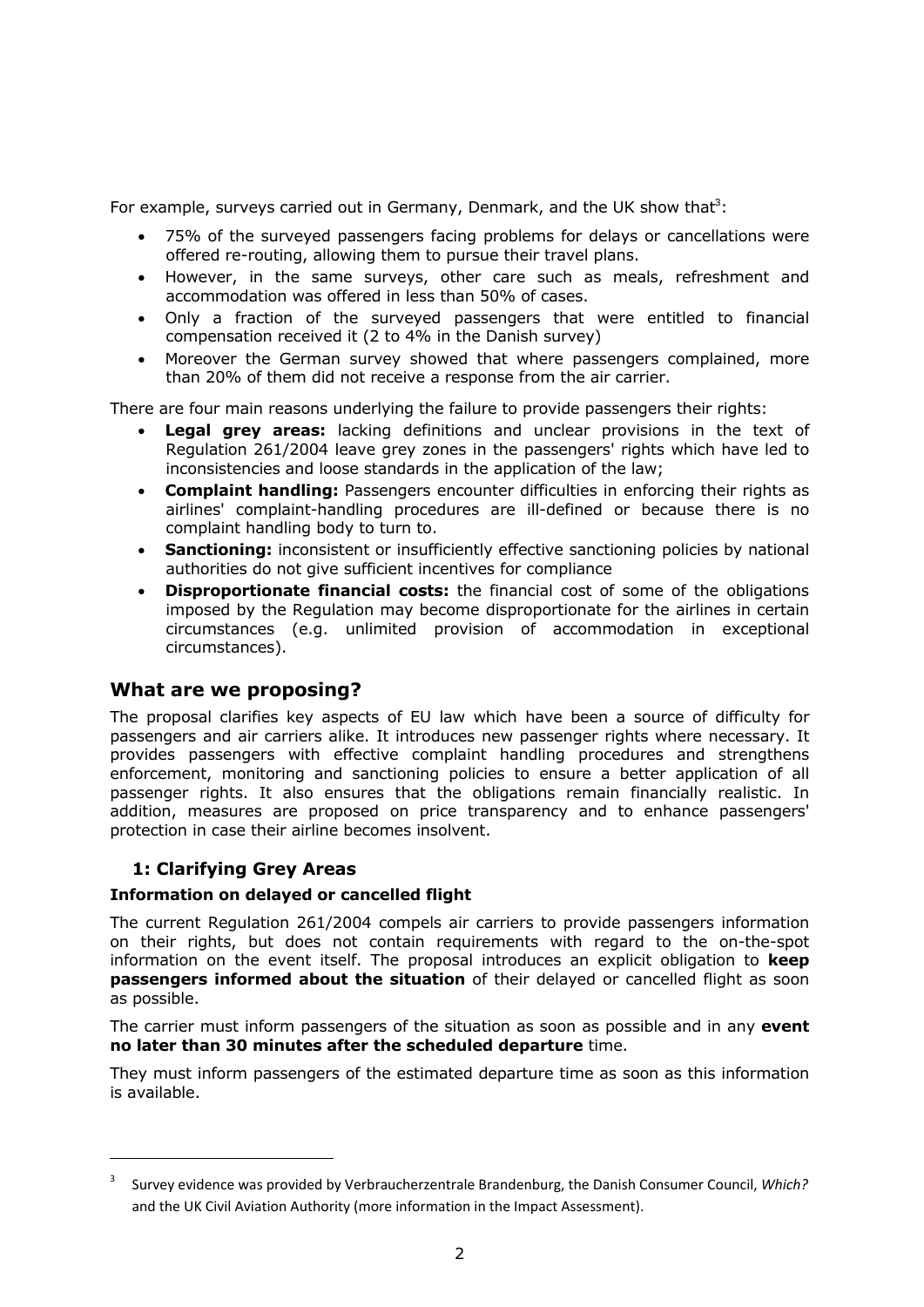## **Extraordinary circumstances**

The term "extraordinary circumstances" is very important as, under those circumstances air carriers are not required to pay compensation to passengers. The term is not clearly defined in the current Regulation 261/2004.

Now the key principle for what kind of circumstances qualify as extraordinary is clarified. The Commission's proposal defines "extraordinary circumstances" as circumstances which are not inherent in the normal exercise of the activity of the air carrier concerned and are beyond its actual control. It goes further to provide examples of circumstances which are considered extraordinary For example, natural disasters or strikes by air traffic controllers should be seen as extraordinary, but technical problems identified during routine aircraft maintenance should not. This will give a lot more certainty to airlines and passengers alike.

#### **Long delays and tarmac delays**

Today, passengers enjoy a right to assistance for delays of 2, 3 or 4 hours depending on flight distance. Following a judgement by the European Court of Justice, they may claim compensation at delays from 3 hours (except in extraordinary circumstances).

In case of delays, passengers need, above all, to be given clear information as well as care and assistance while they wait. For that reason, in addition to the new information requirements (see section above), the proposal strengthens passengers' rights to care and assistance – so it is activated always after a two hour delay, whatever the flight distance.

The real priority, however, for stranded passengers is just to get home or to where they want to be as soon as possible. On financial compensation, therefore, the proposal confirms the Court decision in the text of the Regulation but fixes the deadline for compensation at 5 hours for all intra-EU flights and short international flights of less than 3,500 km. For the remaining international flights the deadline is 9 hours for flights of less than 6,000 km and 12 hours for flights of more than 6,000 km. The aim is to give the air carriers a reasonable time to solve the problem and encourage them to operate the flight, not just cancel it. A threshold of three hours is in most cases too short for spare parts or replacement aircraft to be flown in, especially for technical failures at an airport away from a carrier's bases. The current provisions tend to incentivise cancellations to the detriment of passengers (because the problem cannot be remedied within a very short deadline).

Today's rules with regard to assistance are implicitly also applicable to delays on the tarmac, i.e. where the passengers are waiting on board the aircraft. This includes to right to refreshments/meals and the right to renounce to the flight after 5 hours. The proposal renders these rights explicit and in addition gives a right, where the tarmac delay exceeds one hour, to air conditioning, to the use of toilets, to medical assistance and to drinking water. In addition, to render the right to travel renunciation effective, the passenger may request disembarkation after a delay of 5 hours.

#### **Re-routing**

Today, passengers may be stranded for a long time while waiting for rerouting with another flight of the same air carrier. At what point the carrier must allow the passenger to rerouting via another airline is not clear and has led to many disputes between air carriers and passengers.

The proposal brings the necessary clarity by stating that, where the air carrier cannot ensure the rerouting within 12 hours on its own services, it must offer rerouting with other air carriers or other transport modes where available.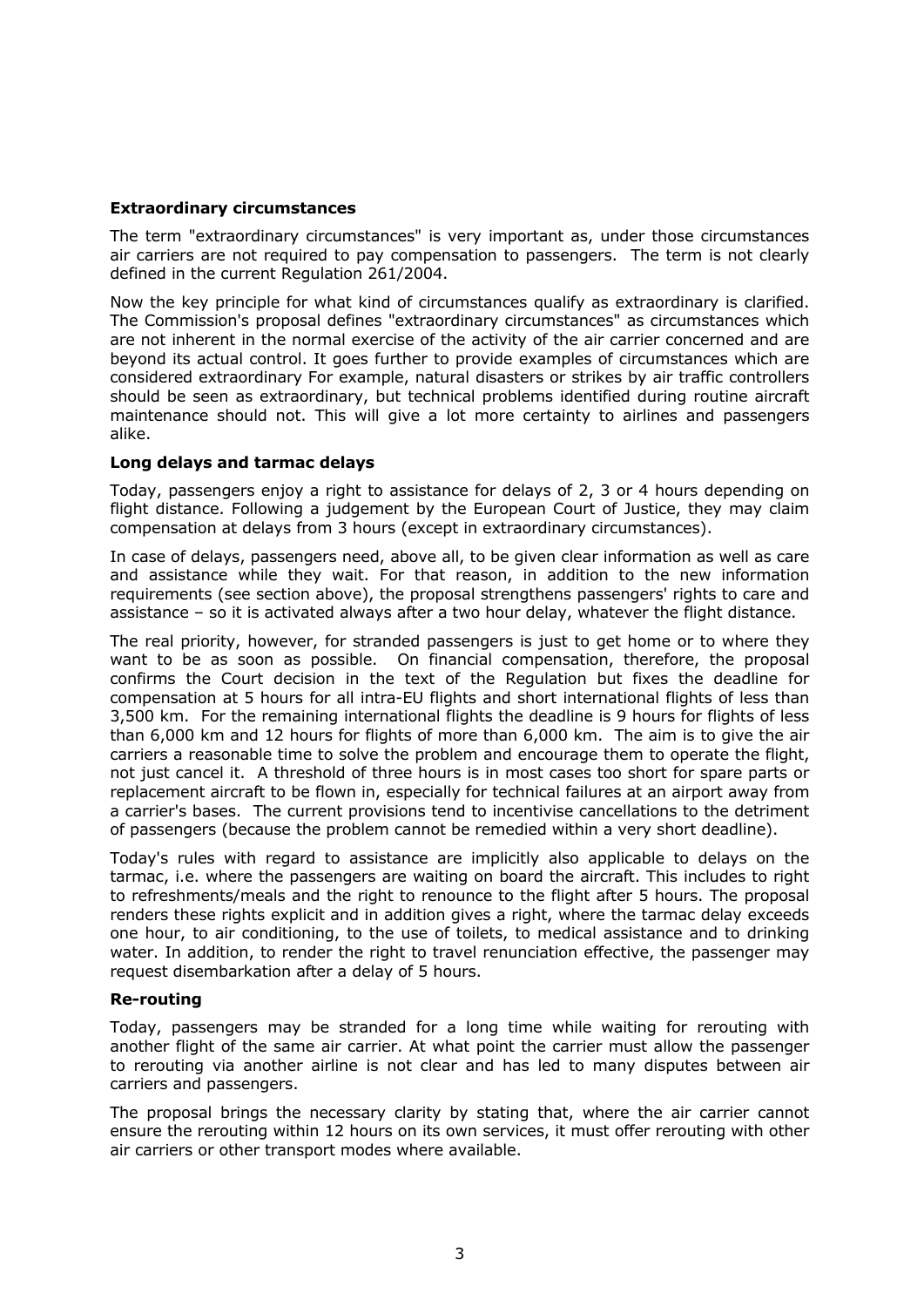## **Connecting flights**

The rights to assistance and to compensation where a passenger misses a connecting flight because his first flight was late are currently not clearly defined. The proposal clearly defines these rights i.e. assistance after 2 hours and compensation if delay at arrival of more than 5 hours for all intra-EU flights and short international flights of less than 3,500 km. For the remaining international flights the deadline is 9 hours for flights of less than 6,000 km and 12 hours for flights of more than 6,000 km.

## **2. New Rights**

#### **Rescheduling**

Currently, it is not clear whether a passenger whose flight has been rescheduled enjoys similar rights as passengers of delayed or cancelled flights. The proposal clearly defines this equality of treatment where the flight was rescheduled less than 2 weeks before its original departure time.

#### **Misspelt names**

Under the proposal, the passenger may request  $-$  free of charge  $-$  the correction of spelling mistakes in his name up to 48 hours before departure.

#### **No Show policy (partial use of ticket /return flights)**

Following complaints from passengers, the proposal establishes that a passenger may not be denied boarding on the return flight of his ticket on the grounds that he did not take the outbound part of the return ticket.

#### **New rights with regard to mishandled baggage:**

#### • **Mobility equipment**

Because of liability limits defined in the Montreal Convention, airlines may often compensate lost or damaged mobility equipment of passengers with reduced mobility for less than the actual value of this equipment. Under the proposal, air carriers must offer such passengers the possibility - at no additional cost - to declare the actual value of the mobility equipment at check-in and hence to raise the carrier's liability limits to this actual value.

#### • **Musical instruments**

Musicians often do not know in advance under which conditions fragile and often very expensive instruments will be taken on board. Under the proposal, the air carriers must accept smaller instruments into the passenger cabin and must clearly indicate the terms and conditions for the transport of larger instruments in the cargo hold.

#### • **Submission of complaints**

Under the proposal, air carriers must provide forms which allow the submission of complaints right at the airport and which the air carriers must accept as valid claims (this way the passenger can easily introduce a claim within the strict deadlines for baggage claims imposed by the Montreal Convention).

#### • **National Enforcement Authorities**

Today, passengers' rights with regard to baggage as defined in the Montreal Convention are not enforced by any authority. Under the proposal, the national enforcement bodies appointed under Regulation 261/2004 will also be responsible for the enforcement of compensation rules for mishandled baggage.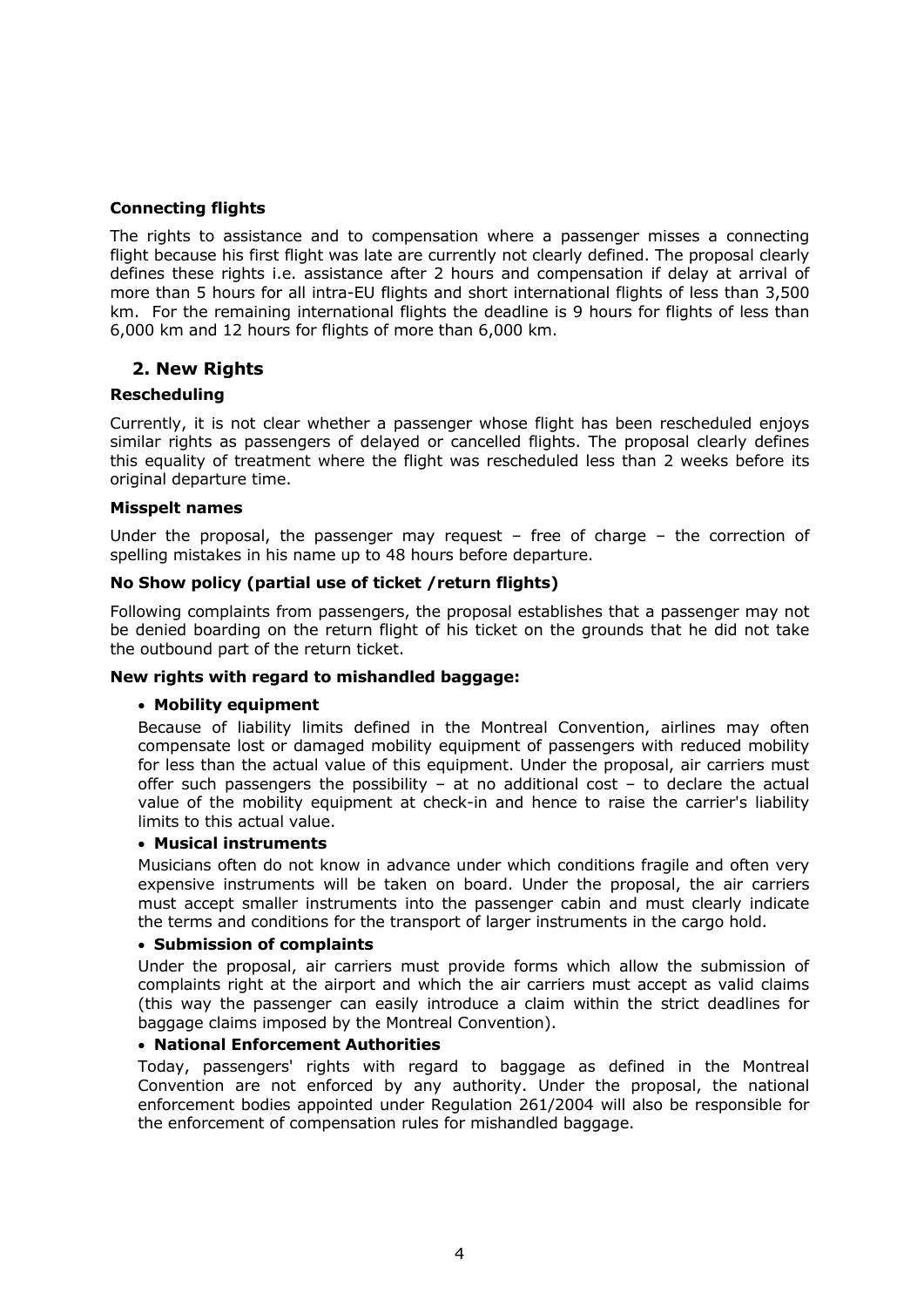## • **Transparency**

The proposal establishes new requirements for transparency of information on cabin and checked baggage so passengers must be informed of the exact baggage allowances and of any additional charges on baggage at the time of booking and at the airports.

## **3. Enforcement, Complaint-handling and Sanctioning**

## **Monitoring and sanctions**

The National Enforcement Bodies (NEBs) responsible for the application and enforcement of passenger rights apply different sanctioning policies and they differently interpret various parts of the Regulation. The proposal reinforces the coordination and exchange of information among the NEBs with the support of the Commission. The latter can also request the launch of investigations. The NEBs must also take a more preventive role by constantly monitoring airline policies and not just reacting to complaints. They will also provide technical support to the complaint handling bodies in charge of passengers' individual complaints.

## **Complaint handling and enforcing individual rights**

Today, passengers often do not know how to submit complaints to the airline or the latter does not reply.

Under the proposal, airlines will have to provide clear complaint-handling procedures (web form, e-mail address). They will also have to reply to passengers within given deadlines (one week for the acknowledgement of receipt and a formal reply within a deadline of two months).

Where disputes arise, passengers will be able to turn to out-of-court complaint handling bodies that will seek to resolve the dispute (in an inexpensive and simple way).

#### **Insolvency**

While in theory passenger rights are fully applicable where the cancellation is due to the insolvency of the air carrier, in practise the latter is often not in position to provide these rights, in particular the rerouting.

National authorities will be invited to coordinate their actions to ensure appropriate monitoring of the financial position of air carriers and where necessary adopt a coordinated approach to the suspension of their operations to minimise the impact on passengers. EU air transport associations will be encouraged to formalise the existing voluntary agreements on the provision of rescue fares and their effective promotion. Will be also encouraged a wider and more systematic availability of relevant insurance products across the EU, and the wider and more systematic availability of information about credit card refund schemes or similar products that allow passengers to protect themselves against the risk of insolvency under national law.

The Commission will closely monitor the application of these measures. Two years after the adoption of this text, the Commission will review their performance and effectiveness.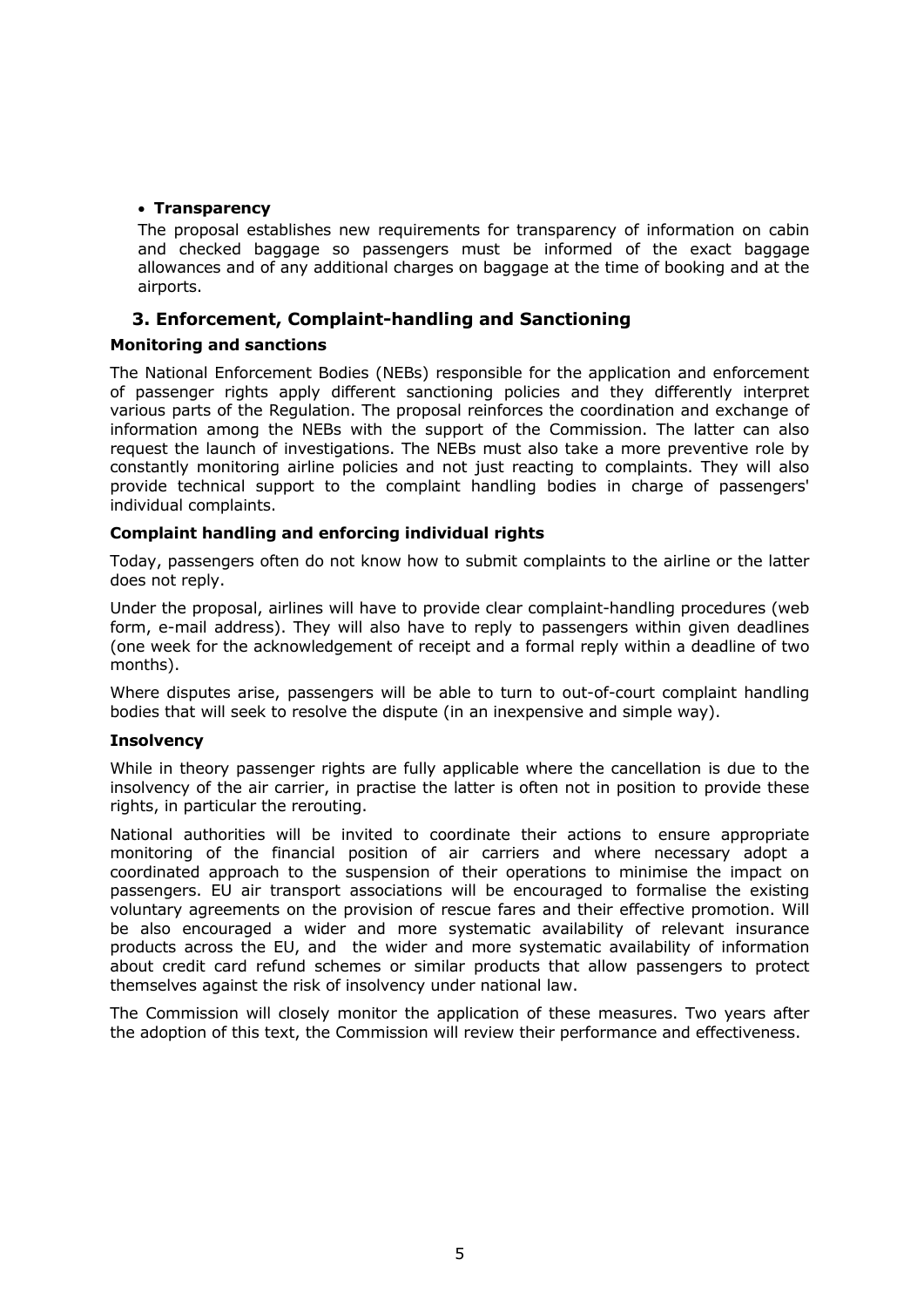## **Price Transparency**

Price transparency is not directly covered by the proposals but is an essential element in the protection afforded to consumers by  $EU$  rules<sup>4</sup>. One of the cornerstones of the liberalised European aviation market is the freedom of companies to freely set up their prices which allows competition and contributes to the abundance of available air services at affordable prices. This freedom is however not absolute, price transparency rules apply.

 In this area application of these rules must still reach its adequate level. Daily enforcement action is already taken at Member State level to ensure that the price transparency rules that protect the passenger are properly applied in full respect of EU regulations. But a stronger cooperation in the field of enforcement is needed. The Commission is currently assessing taking co-ordination actions in order to better challenge those operators lagging behind and to make sure that they meet price transparency requirements for the benefit of passengers.

## **4. Disproportionate Financial Burden**

#### **Limit to assistance**

Under current rules, air carriers must provide refreshments, meals and accommodation for an indefinite period of time, potentially threatening their financial survival (e.g. ash cloud crisis). There is no limit to assistance even if there is a major disruption beyond its control. Under the proposal, the provision of accommodation will be limited to three nights in exceptional circumstances. This limitation does not apply to passengers with reduced mobility, persons accompanying them, unaccompanied children, pregnant women and persons with specific medical needs.

#### **Contingency planning**

The impact of the above-mentioned limitation to accommodation in extraordinary circumstances is mitigated by the previously mentioned obligation for faster rerouting and by an obligation for airports, air carriers and other airport users to prepare contingency plans to care for passengers stranded in mass disruptions.

#### **Regional operations**

As for small-scale regional operations – flights with small aircraft on short distances – the cost of the obligations under the Regulation can go out of proportion with the carriers' revenue. The proposal lifts the obligation to provide accommodation to passengers of flights of less than 250 km and with aircraft with less than 80 seats. Again this derogation does not apply to passengers with reduced mobility, persons accompanying them, unaccompanied children, pregnant women and persons with specific medical needs.

#### **Sharing the economic burden**

Today, some national provisions may hinder air carriers from seeking redress from third parties responsible for the flight disruption. Under the proposal, national law may not restrict the air carriers' right to seek compensation from responsible third parties. This provision does not affect passengers for whom the only responsible contact remains the air carrier.

[IP/13/219](http://europa.eu/rapid/press-release_IP-13-219_en.htm)

-

<sup>&</sup>lt;sup>4</sup> Price Transparency is regulated by Regulation 1008/2008 of 24 September 2008 on common rules for the operation of air services in the Community (Recast)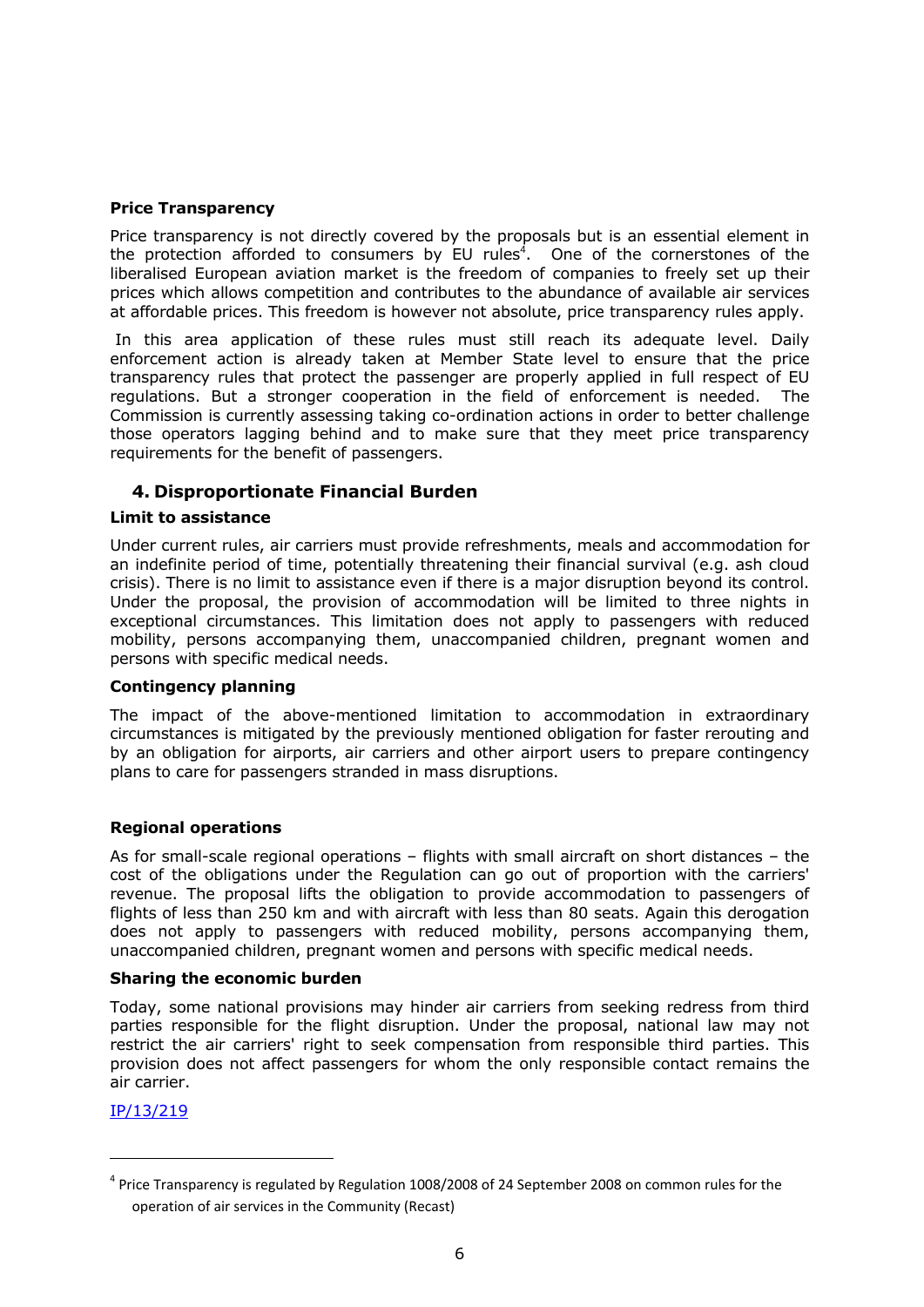# **Air passenger rights – summary**

## **The 10 basic passenger rights (see attached MEMO for details)**

| 10 Basic rights (current situation)                                                                                                                                                                                                            | The new proposal                                                                                                                                                                                                                                                                                                   |
|------------------------------------------------------------------------------------------------------------------------------------------------------------------------------------------------------------------------------------------------|--------------------------------------------------------------------------------------------------------------------------------------------------------------------------------------------------------------------------------------------------------------------------------------------------------------------|
| 1. RIGHT TO NON-DISCRIMINATION IN<br><b>ACCESS TO TRANSPORT</b>                                                                                                                                                                                | No change needed                                                                                                                                                                                                                                                                                                   |
| passengers have equal access to<br>All<br>transport and are in particular protected<br>against discrimination based on nationality,<br>residence or disability.                                                                                |                                                                                                                                                                                                                                                                                                                    |
| 2. RIGHT TO MOBILITY ACCESSIBILITY<br>AND ASSISTANCE AT NO ADDITIONAL<br><b>COST FOR DISABLED PASSENGERS AND</b><br><b>PASSENGERS</b><br><b>WITH</b><br><b>REDUCED</b><br><b>MOBILITY (PRM)</b>                                                | • no limitations to the right to care for<br><b>PRMs</b><br>• compensation to its full value of<br>damaged or lost mobility equipment<br>(if checked-in)                                                                                                                                                           |
| PRM have the right to be assisted at no<br>additional cost when travelling by all modes<br>of transport to allow them to enjoy the<br>same possibilities to travel as other citizens.                                                          |                                                                                                                                                                                                                                                                                                                    |
| <b>3. RIGHT TO INFORMATION BEFORE</b><br>PURCHASE AND AT THE VARIOUS<br>STAGES OF TRAVEL, NOTABLY IN CASE<br>OF DISRUPTION                                                                                                                     | Better information of passengers about the<br>occurrence and the nature of the disruption<br>and about their rights. The carrier must<br>inform the passengers of the situation as                                                                                                                                 |
| Passengers have the right to be correctly<br>informed of the ticket price, their rights and<br>the circumstances of their journey in a<br>timely and relevant manner before the<br>journey as well as during and after the                     | soon as possible and in any event no later<br>than 30 minutes after the scheduled<br>departure time, and of the estimated<br>departure time as soon as this information<br>is available.                                                                                                                           |
| travel in case of disruption.                                                                                                                                                                                                                  | Air<br>carriers will<br>also<br>provide<br>clear<br>information about<br>baggage allowances,<br>both for cabin and checked baggage, at<br>booking and at the airport.                                                                                                                                              |
| <b>4. RIGHT TO RENOUNCE TRAVELLING</b><br>(REIMBURSEMENT) WHEN THE TRIP IS<br><b>DISRUPTED</b>                                                                                                                                                 | Right to renounce to travel clarified with<br>respect to tarmac delays: after maximum 5<br>hours, the passenger has the right to                                                                                                                                                                                   |
| In the event of long delayed, cancelled<br>travel or denied boarding, passengers have<br>the right to the reimbursement of the full<br>ticket price.                                                                                           | renounce to the travel and have the ticket<br>price reimbursed. In case of tarmac delays,<br>this includes the right to disembark.                                                                                                                                                                                 |
| 5. RIGHT TO THE FULFILMENT OF THE<br>TRANSPORT CONTRACT (REROUTING<br><b>REBOOKING)</b><br><b>CASE</b><br><b>OF</b><br>OR.<br>IN<br><b>DISRUPTION</b><br>In the event of long delayed, cancelled<br>travel or denied boarding, passengers have | Reinforcement of the passenger's triple<br>choice between reimbursement, immediate<br>rerouting or alternative flight at a later<br>date. In particular with regard to re-<br>routing: where the carrier cannot provide<br>the rerouting on its own services within 12<br>it must offer rerouting<br>hours,<br>via |
| the right to receive an alternative service of<br>transport, as soon as possible, or to rebook                                                                                                                                                 | alternative carriers or alternative transport                                                                                                                                                                                                                                                                      |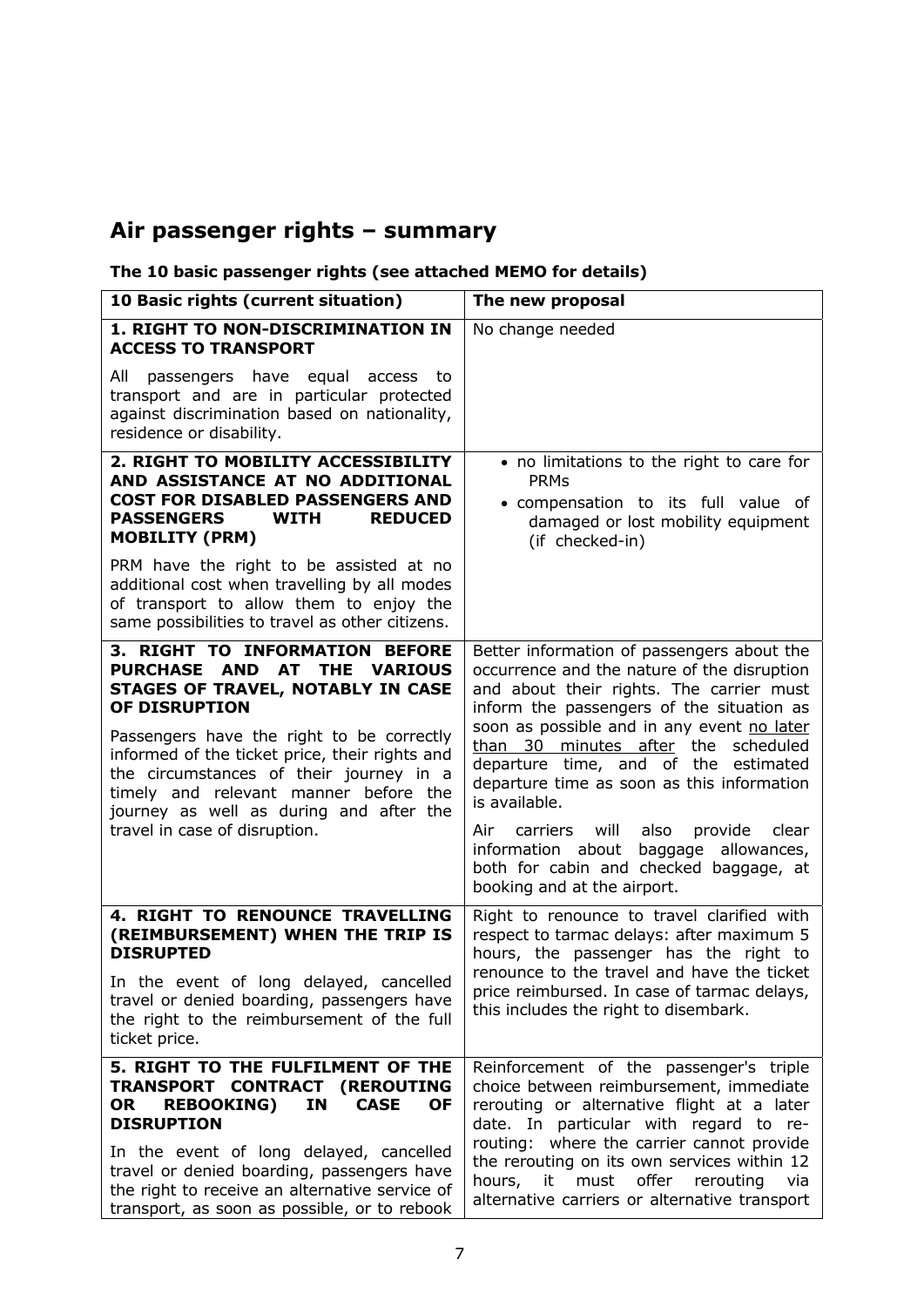| at their best convenience. The choice must<br>be offered by the carrier as soon as the<br>disruption takes place, in a clear and<br>uncontroversial way.                                                                                                                                                                                                                                                       | modes where available.                                                                                                                                                                                                                                                                                                                                                                                                                                                                                                                                                                                                                                                                                                                                                                                                                                                       |
|----------------------------------------------------------------------------------------------------------------------------------------------------------------------------------------------------------------------------------------------------------------------------------------------------------------------------------------------------------------------------------------------------------------|------------------------------------------------------------------------------------------------------------------------------------------------------------------------------------------------------------------------------------------------------------------------------------------------------------------------------------------------------------------------------------------------------------------------------------------------------------------------------------------------------------------------------------------------------------------------------------------------------------------------------------------------------------------------------------------------------------------------------------------------------------------------------------------------------------------------------------------------------------------------------|
| <b>6. RIGHT TO GET ASSISTANCE IN CASE</b><br>OF LONG DELAY AT DEPARTURE OR AT<br><b>CONNECTING POINTS</b><br>Stranded passengers have the right to be<br>minimum level<br>provided a<br>οf<br>care<br>immediately,<br>the<br>spot<br>at<br>on<br>terminals/stations and/or on board<br>while<br>for the<br>beginning<br>the<br>waiting<br>or<br>continuation of the delayed journey or for<br>their rerouting. | • Clarification<br>of<br>rights<br>the<br>of<br>of<br>missed<br>passengers<br>in<br>case<br>flights<br>connecting<br>(for<br>care/assistance)<br>• The right to care is prioritised. It is<br>not anymore dependant on the<br>flight distances but is always after 2<br>hours<br>• Right to care clarified in case of<br>tarmac delay (where a tarmac delay<br>exceeds one hour, the carrier must<br>provide, free of charge, access to<br>toilet facilities and drinking water,<br>must ensure adequate heating or<br>cooling of the passenger cabin, and<br>must ensure that adequate medical<br>attention is available when needed).<br>• Airports, air carriers and other airport<br>must prepare contingency<br>users<br>plans<br>care for<br>to<br>passengers<br>stranded<br>disruptions<br>in.<br>mass<br>(including)<br>of<br>airline<br>in.<br>case<br>insolvency). |
| 7. RIGHT TO COMPENSATION                                                                                                                                                                                                                                                                                                                                                                                       | Right to compensation in case of long                                                                                                                                                                                                                                                                                                                                                                                                                                                                                                                                                                                                                                                                                                                                                                                                                                        |
| Under certain conditions in case of long<br>delayed or cancelled travel and always in<br>case of denied boarding in air, passengers<br>are entitled to a standardised financial<br>compensation for the trouble suffered. Such<br>compensation varies for<br>mode<br>each<br>according to the time lost due to<br>the disruption, the distance of the journey<br>and/or the ticket price.                      | delays is confirmed by its integration into<br>the text of the Regulation: the delay<br>threshold is extended from three to five<br>hours for all intra-EU flights and short<br>international flights (to encourage carriers<br>to operate and not cancel flights)<br>The<br>thresholds are 9 hours or 12 hours for the<br>remaining international flights.                                                                                                                                                                                                                                                                                                                                                                                                                                                                                                                  |
|                                                                                                                                                                                                                                                                                                                                                                                                                | New right to compensation for rescheduled<br>flights (when notified less than 2 weeks in<br>advance)                                                                                                                                                                                                                                                                                                                                                                                                                                                                                                                                                                                                                                                                                                                                                                         |
|                                                                                                                                                                                                                                                                                                                                                                                                                | Clarification of the right to compensation in<br>missed<br>connection<br>of<br>case<br>flights:<br>depending<br>on the<br>circumstances, the<br>passenger may claim compensation from<br>the operating carrier of the delayed flight.                                                                                                                                                                                                                                                                                                                                                                                                                                                                                                                                                                                                                                        |
|                                                                                                                                                                                                                                                                                                                                                                                                                | Rights<br>of<br>denied<br>in<br>case<br>boarding<br>reinforced with the right to have spelling<br>mistakes corrected and with a partial ban<br>of the "no<br>show" policy (no<br>denied<br>boarding on return flight just because<br>outbound flight was not taken)                                                                                                                                                                                                                                                                                                                                                                                                                                                                                                                                                                                                          |